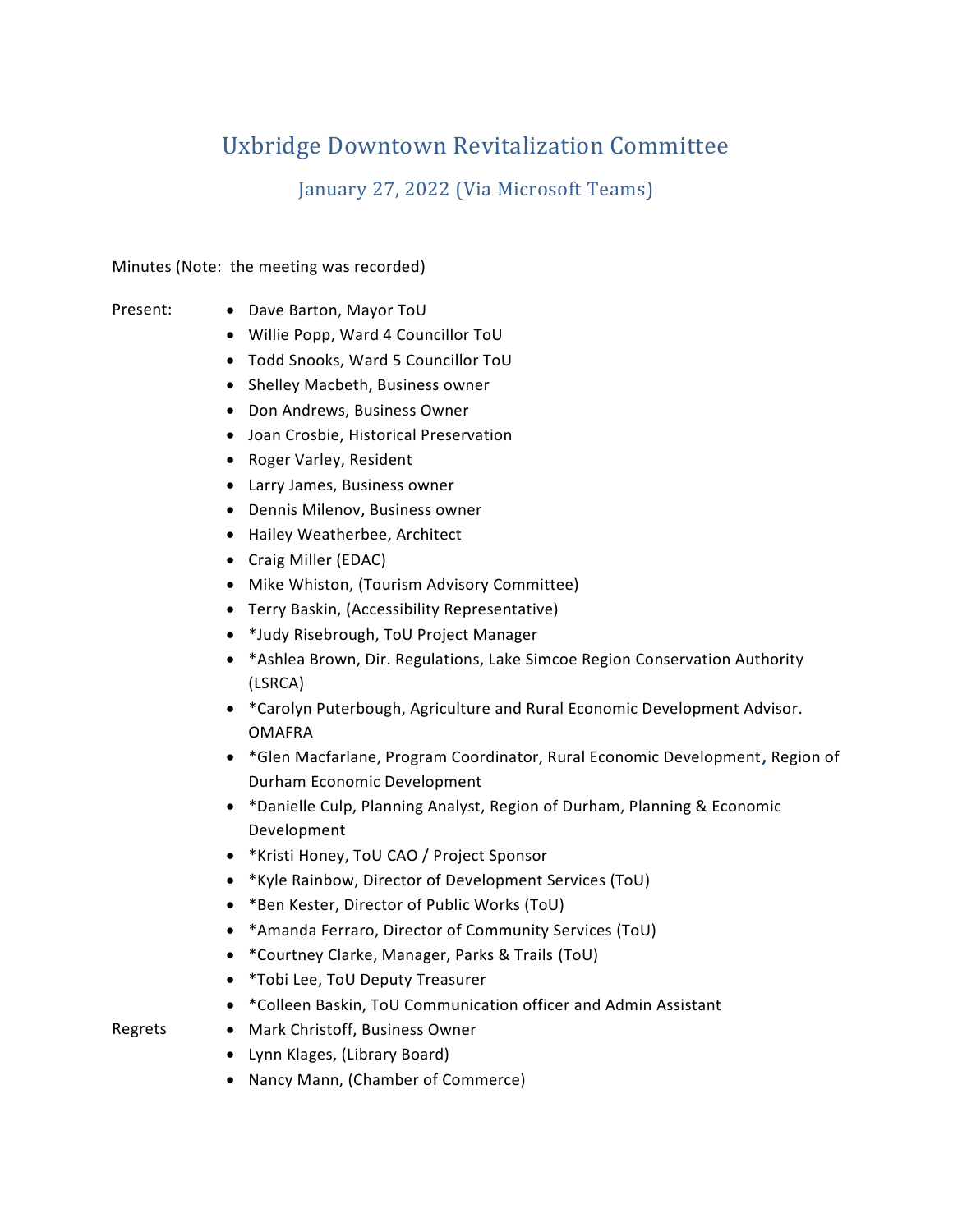- Patricia Bush (BIA)
- \*Stacey Jibb, Manager Agriculture and Rural, Region of Durham Economic Development
- \*Kristyn Chambers, North Durham Tourism Specialist, Region of Durham Economic Development
- \*Dave Ruggle, Planner, Lake Simcoe Region Conservation Authority (LSRCA)
- \*Mike Klose, ToU Building Inspector
- \*Debbie Leroux, ToU Clerk and Director of Legislative Services (*note: \* indicates a committee resource*)

#### **1. Disclosure of pecuniary interests:**

Judy Risebrough, opened the meeting at 1:33 and asked if anyone had a disclosure to bring forward. None were presented.

#### **2. Review of the agenda:**

Judy presented the agenda. Mike Whiston motioned to approve the agenda, Shelley Macbeth seconded. Approved



### **3. Review of Minutes of last meeting:**

Judy presented the minutes of the January 14, 2022 meeting. Roger Varley motioned to approve the minutes with the correction, Craig Miller seconded. Approved



#### **4. Business arising out of the minutes:**

- 1) Judy informed the committee that she had compiled all the feedback that she had received and sent it back to TPP. They have returned an updated version. Judy informed the group that she will be meeting with Donna Hinde on Friday, January  $28<sup>th</sup>$  to go through their revisions with the objective of receiving a final report in the next week. Once received it will be shared with the committee and shared with Council for information.
- 2) Glen Macfarlane provided an update on all the surveys. The Resident Survey, Business Owner Survey, Market Area Data Report and Market Threshold Analysis are close to final. We are now working on the final details of the Customer Origin Survey. These reports will be extremely useful in the future for applying for grants, economic planning etc.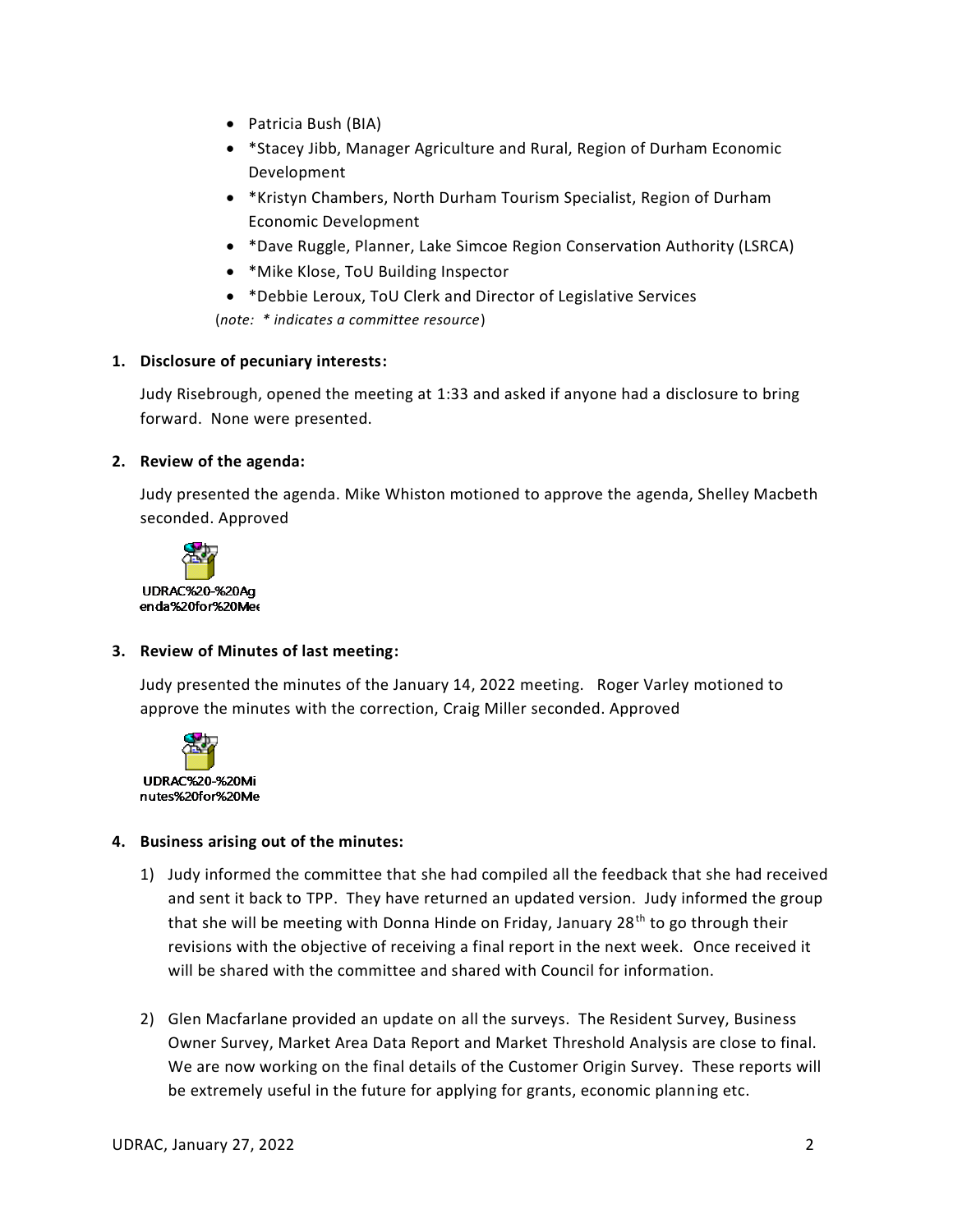The objective is to circulate the final reports available to the committee and Council by February 4, 2022.

## **5. Project Plan Update**

- 1. Amanda Ferraro provided the highlights of the My Main Street Proposal for a pop-up "Town Square". Council has approved the Township to apply for this grant. If approved the goal is to establish this as of Canada Day, 2022. While this will not be the permanent Town Square, it will provide the Township the opportunity to understand how a permanent Town Square could be used.
	- The proposal will also include:
		- o Benches, accessible tables (similar to library), security cameras, plants, barriers
		- o enhancements to current events and new downtown events.
		- o Additional hours for the Library Public Washrooms
		- o Event support coordinator, stage, trailer for storage, speaker etc., accessible ramp.
		- o Wayfinding signs
	- The assets of the Town Square, with the exception of the barriers will be purchased by the Township. We will need to develop a plan for January 1, 2022 based on what we have learned during the first 6 months.
	- **Motion**: Don Andrews made a motion that the UDRAC support this proposal and will be available to provide advise on the My Main Street Town Square Project, if approved. Shelley Macbeth seconded. Approved.
	- **Motion:** Mike Whiston made a motion that UDRAC send a letter of support for the proposal for the UDRAC. Craig Miller seconded. Approved.
- 2. Development of Strategic Plan and Action Plan: Judy Risebrough

### **Group agreed that the priorities should be:**

- Downtown Business District and in particular Lower Brock must be the number 1 priority.
- Creating a Town Square is essential
- The Township needs to be able to provide Investments and CIPs for property owners (would also like to see it available to Business Owners who are renting property)